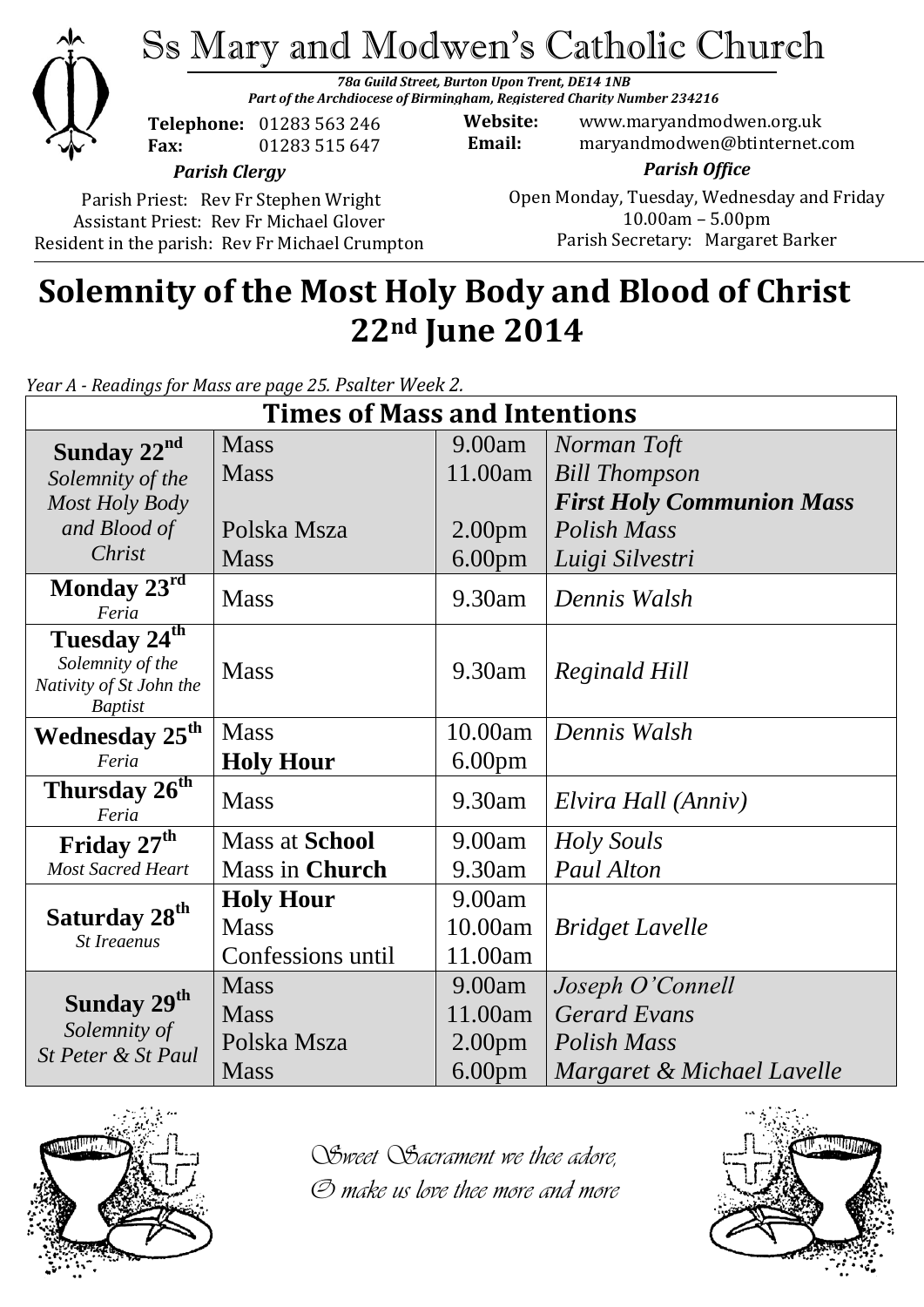#### **Please pray for all the sick and housebound of the Parish:**

Kathleen Benson, David Hughes, Eileen Lee, Pat Bolton, Mary Burnside, David Hastilow, Maureen & Sidney Parker, Irene Hill, Olive Wilson, Eve Goode, Sarah Pursglove, Marjorie Staley, Marie Gibson, Martin Halligan, Martin Goddard, Merlin Joseph, Mary Hyde, Baby Katie, Betty Gould, Michael Wright, Tony Kerr-Delworth, Fr Bernard Shaughnessy, Mary Conway, Baby Tomasz Weedon, Kay Elizabeth Webster, Kirsty Freeman, Peter Hunt, Jonjo Finnegan, Michael Cobley, Russ Simpson, Brian & Rita Baldock, Joe & Marg Emery, Baby Niamh Rodriguez, Sylvia Breen, John Wain, Fr Rob Taylerson, Pete & Sue Hughes, Baby James Kersey, Baby Elsie-Mae Freeman, Anne Cope, Alastair Furness, Damian Walsh, Arthur Walsh, Thomas McHugh, David Priest, Viv Saunders, Roz Fleetwood, James Cull, Isabel Kinsella, Paddy Griffin, Zoe Bellamy.

#### **Lord Grant Eternal Rest to those who have died recently:**

**Offertory Collection:** £371.31 (non Gift Aid); £441.17(Gift Aid) Standing orders £460 (Gift Aid) thank you for your generosity. Building & Development Fund – £563.48 Building & Development Fund running total: -£6,971.97 (minus)

This Weekend – Second Collection – Building & Development Fund Next Weekend – Retiring Collection – Peter's Pence 6<sup>th</sup> July – Second Collection – Building & Development Fund

#### **For Next Sunday 29th June: - Please Pray for the Priests READERS and Seminarians of the Diocese:**

C Pickering, A Batchelor, P Bowen **EUCHARISTIC MINISTER** Sunday – Rev Fr Patrick Joyce

R Scott, J Joseph, J Fisher Monday – Rev Fr Anthony Joyce A Tuhey, J Elliott Tuesday – Rev Fr Justin Karakadu W Moloney, L Farrington, K Farrell Wednesday – Rev Fr Jason Karippai **TEA & COFFEE** Thursday – Rev Fr Dominic Kavanagh

Lee & Roger/Sue & Lila/Rachel & Margaret Friday - Rev Fr Kevin Kavanagh **CASHIERS** Saturday – Rev Fr Tom Kearns

#### **CHURCH CLEANING**

Veronica & Pamela

#### **FLOWERS**

Jean & Jeanette

#### **PIETY SHOP**

Sarah & Marc, Helen, 6pm on request

Mary & Graham Sunday Next – Rev Fr Bernard Kelly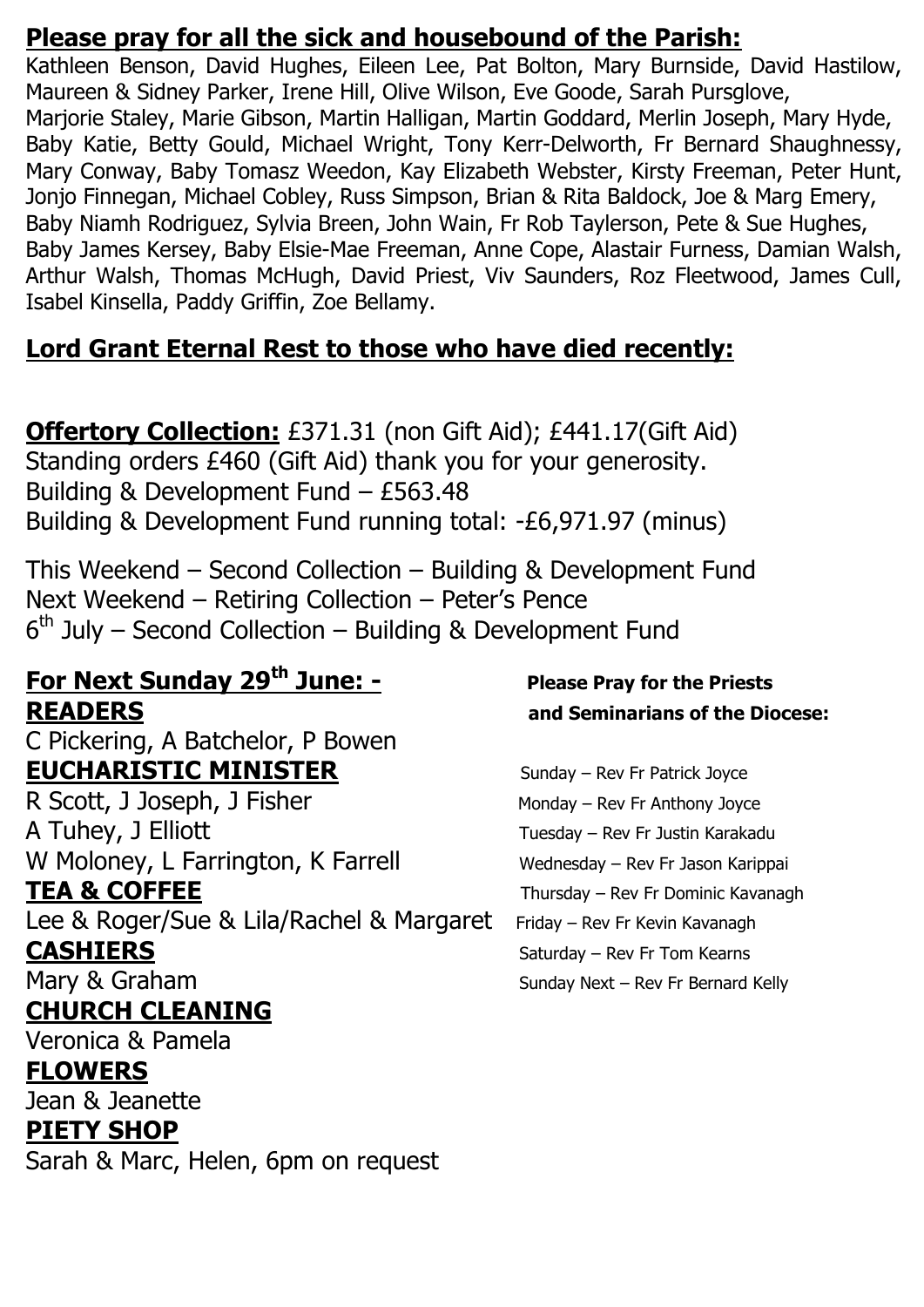**FIRST HOLY COMMUNION:** Our prayerful congratulations to Heath, Jessica and Amelia who will make their First Holy Communion at the 11am Mass this Sunday. May the Lord bless them on this joyful celebration.

**HOLY HOUR:** This Wednesday at 6pm.

**WEEKDAY MASS TIMES:** The Heating Work is almost complete. There are just two jobs left: one smaller heater to be fitted and the gas supply to be reconnected. This means we can return to Mass times at a more sociable, for most of us, hour.

### **THE JOY OF THE GOSPEL, BUILDING A MISSIONARY PARISH:** A

number of parishioners have asked about the Pope Francis Document Evangelii Gaudium, which is available on-line or from the piety shop. It is well worth a read. The Bishops' Conference are putting together material for use in the parishes leading up to a National Conference on  $11<sup>th</sup>$  July 2015 in Birmingham. The parish materials will be available in January 2015 and we intend to make use of them then. For information about the National Conference see [gospeljoy@cbcew.org.uk](mailto:gospeljoy@cbcew.org.uk)

**SOWING THE SEEDS MARYVALE CATHECHESIS COURSE:** As from 2<sup>nd</sup> October we will be hosting a Catechetical Course run by Maryvale Institute here in the parish over 12 Thursday evenings. This is offered to local parishes and all are welcome. It aims to refresh and encourage current parish catechists and to train new volunteers who are willing to offer their service as parish catechists working with children or adults, children's liturgical leaders, staff in catholic schools, youth group leaders and indeed all parishioners who would like to learn more about the Catholic faith. We ran this course in Banbury and it was very popular and very useful. The course is certified by Maryvale Institute, more information to follow.

**PARISH LOTTERY:** Last week 99 numbers played. Winning Number -54, Mary Toft - £49.50. Congratulations, your cheque can be collected this weekend.

**CONFESSIONAL:** As part of the Heating Work we have altered the confessional so that as you go in you now turn left and not right to confess. This is for safeguarding reasons; the priest is no longer trapped if someone comes in with violent intentions… not as though any of you would. Would you? **200 CLUB:** Prizes for June 2014 are:  $1<sup>st</sup> - 41 - Ms$  M Moody,  $2<sup>nd</sup> - 130 -$ Mr J Kolad, 3rd – 22 – Mrs D Bowen. June Prizes can be collected and subscriptions for 2014 can paid after the 9am & 11am Masses on Sunday 6<sup>th</sup> July. You can, of course, place subscriptions in an envelope marked with your NAME & NUMBER and hand it in at the presbytery, if you so wish. There are quite a few numbers not yet taken up. So, if you would like to subscribe, please see Mike Pearson or contact the Parish Office. The subscription is £1 per month, with monthly prizes of £50, £20 and £10.